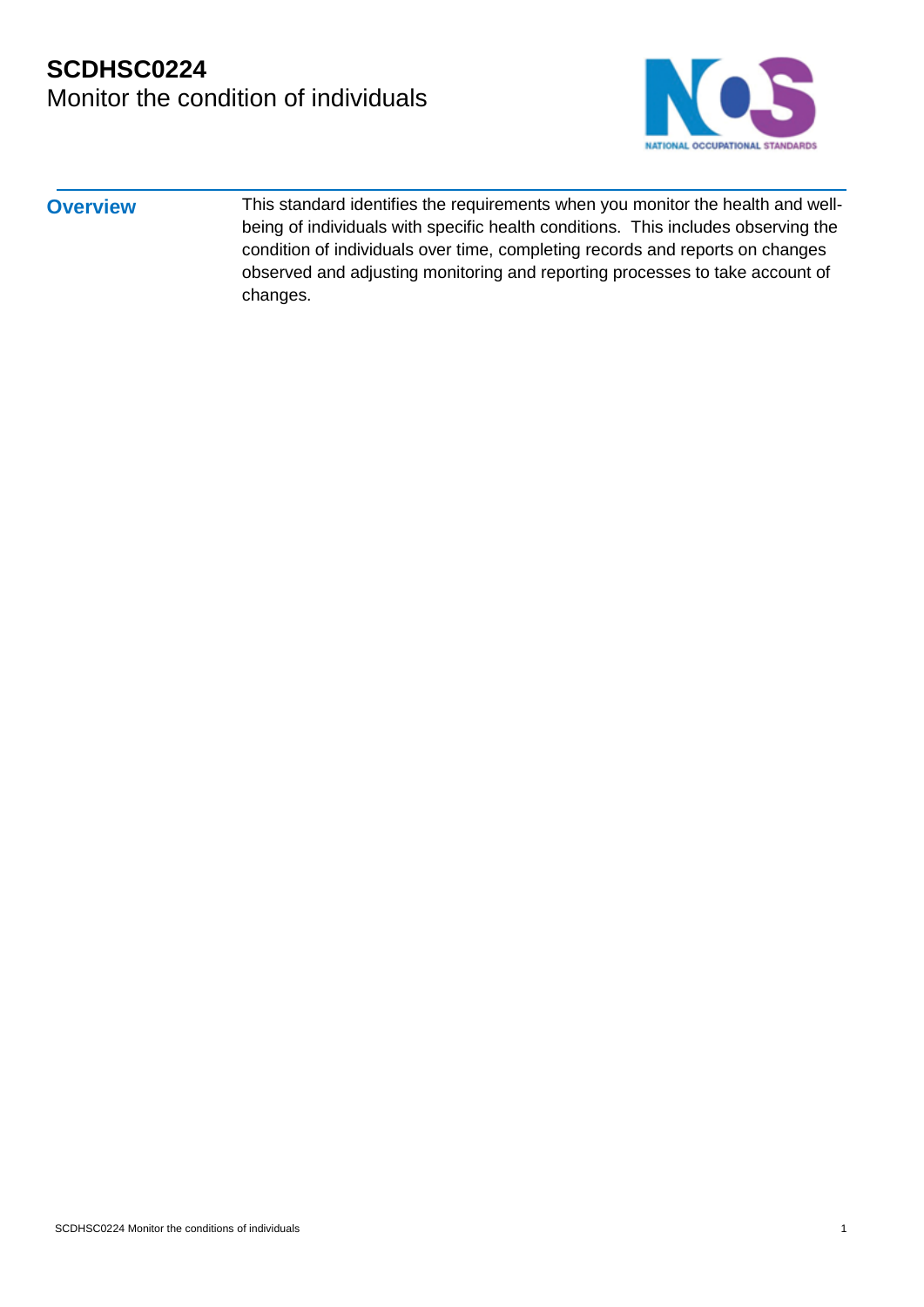| <b>Performance</b><br>criteria |                 |                                                                                                                                                                                                 |
|--------------------------------|-----------------|-------------------------------------------------------------------------------------------------------------------------------------------------------------------------------------------------|
|                                |                 | Monitor individuals' conditions through observation                                                                                                                                             |
| You must be able to:           | P <sub>1</sub>  | examine relevant records about the <b>individual's</b> condition to<br>ensure that you understand how this may affect their physical and<br>emotional state and their behaviour                 |
|                                | P <sub>2</sub>  | check with appropriate people, records and documents what<br>observations you are required to make to monitor the individual's<br>condition and well-being                                      |
|                                | P <sub>3</sub>  | support the individual to understand the reasons for and importance<br>of particular monitoring processes                                                                                       |
|                                | P <sub>4</sub>  | follow monitoring and observation procedures as required by the<br>work setting and the individual's care or support plan                                                                       |
|                                | P <sub>5</sub>  | ensure that you observe and monitor the individual in a way that<br>avoids causing them concern                                                                                                 |
|                                | P <sub>6</sub>  | observe the individual's condition to identify whether their condition<br>is as identified within the care or support plan                                                                      |
|                                | P7              | use your observations to identify any serious, sudden or<br>unexpected changes in the individual's condition                                                                                    |
|                                |                 | Complete records and reports on changes in the condition of individuals                                                                                                                         |
| You must be able to:           | P <sub>8</sub>  | identify requirements for recording and reporting on changes in the<br>individual's condition and well-being                                                                                    |
|                                | P <sub>9</sub>  | follow precisely any instructions for recording the individual's<br>condition that deviate from normal procedures                                                                               |
|                                | P <sub>10</sub> | clarify with the appropriate people any issues with or changes in<br>recording requirements that you are not sure about                                                                         |
|                                | P11             | record changes ensuring that all required details are completed<br>accurately, according to work setting requirements and specific<br>requirements within the individual's care or support plan |
|                                | P <sub>12</sub> | report immediately and to the appropriate people any changes that<br>raise concerns about the individual's health and well-being                                                                |
|                                | conditions      | Adjust monitoring processes to address individuals' changing                                                                                                                                    |
| You must be able to:           | P <sub>13</sub> | discuss the outcomes from observations, monitoring and recording<br>with appropriate people                                                                                                     |
|                                | P14             | work with appropriate people to identify any changes in the care<br>and support of the individual that might be required in the light of<br>observations                                        |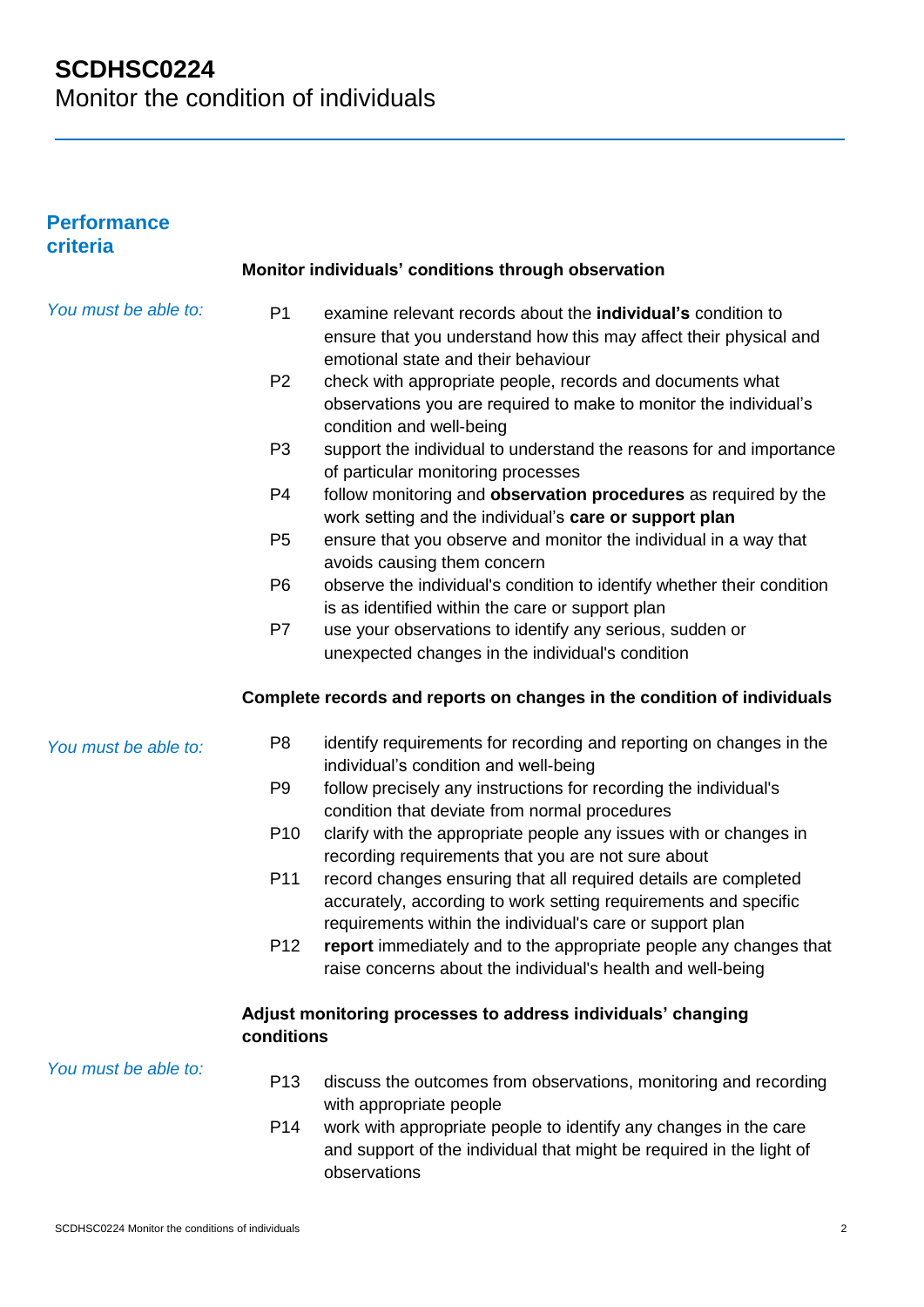- P15 work with appropriate people to identify how monitoring processes may need to be adjusted to take account of changes in the individual's condition, care and support
- P16 take careful note of any instructions you are given for adjustments in observing, monitoring and reporting to address the individual's changing needs and condition
- P17 clarify and check your understanding of the instructions you have been given
- P18 follow the instructions you have been given precisely
- P19 report on processes and outcomes from changes made within confidentiality agreements, according to legal and work setting requirements and as required by any specific instructions given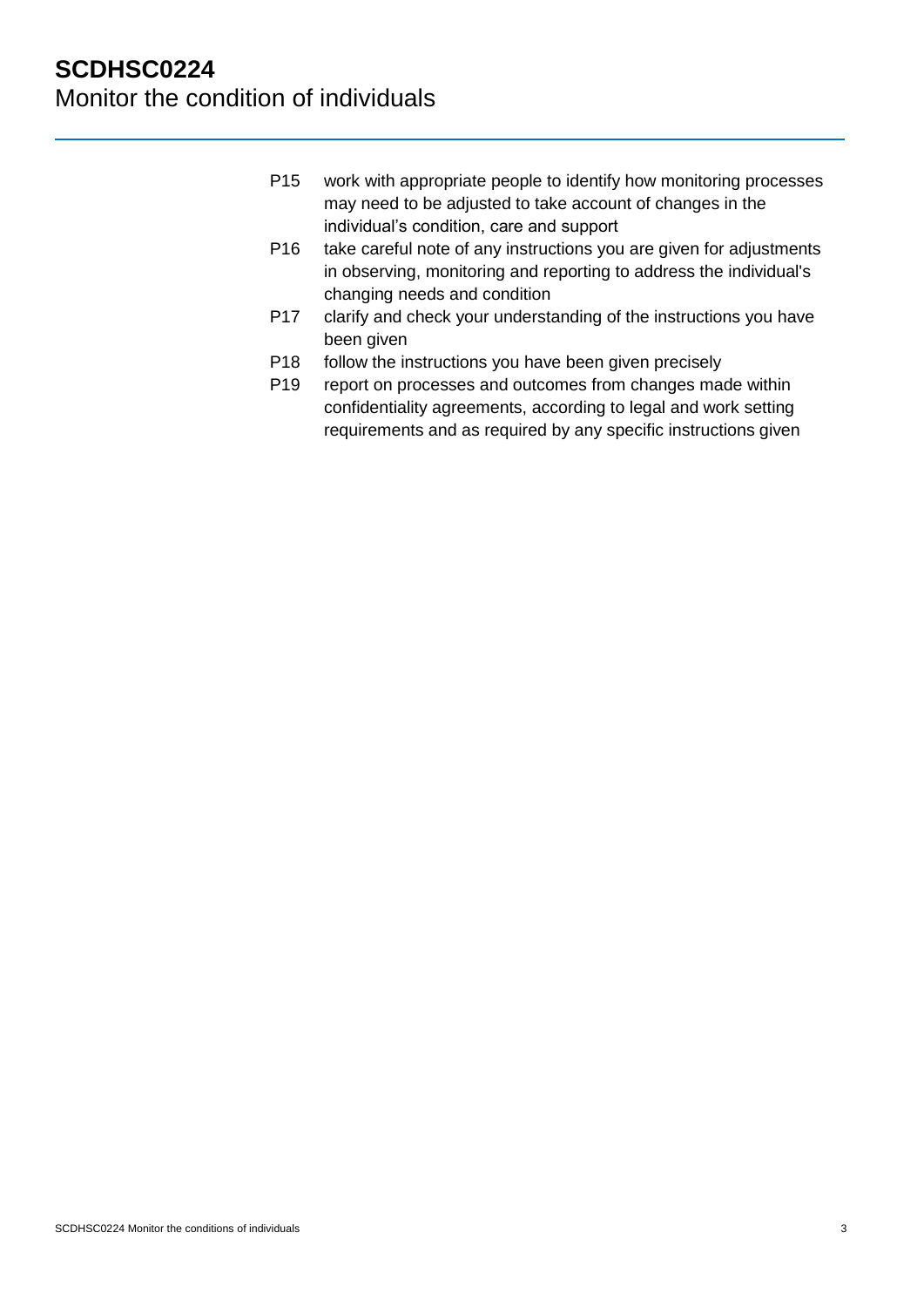| <b>Knowledge and</b><br>understanding |                 |                                                                                                                                                    |
|---------------------------------------|-----------------|----------------------------------------------------------------------------------------------------------------------------------------------------|
|                                       | <b>Rights</b>   |                                                                                                                                                    |
| You need to know and<br>understand:   | K <sub>1</sub>  | work setting requirements on equality, diversity, discrimination and<br>human rights                                                               |
|                                       | K <sub>2</sub>  | your role supporting rights, choices, wellbeing and active<br>participation                                                                        |
|                                       | K <sub>3</sub>  | your duty to report anything you notice people do, or anything they<br>fail to do, that could obstruct individuals' rights                         |
|                                       | K4              | the actions to take if you have concerns about discrimination                                                                                      |
|                                       | K <sub>5</sub>  | the rights that individuals have to make complaints and be<br>supported to do so                                                                   |
|                                       |                 | How you carry out your work                                                                                                                        |
| You need to know and<br>understand:   | K <sub>6</sub>  | codes of practice, standards, frameworks and guidance relevant to<br>your work and the content of this standard                                    |
|                                       | K7              | the main items of legislation that relate to the content of this<br>standard within your work role                                                 |
|                                       | K <sub>8</sub>  | your own background, experiences and beliefs that may affect the<br>way you work                                                                   |
|                                       | K <sub>9</sub>  | your own roles and responsibilities with their limits and boundaries                                                                               |
|                                       | K10             | who you must report to at work                                                                                                                     |
|                                       | K11             | the roles and responsibilities of other people with whom you work                                                                                  |
|                                       | K <sub>12</sub> | how to find out about procedures and agreed ways of working in<br>your work setting                                                                |
|                                       | K <sub>13</sub> | how to make sure you follow procedures and agreed ways of<br>working                                                                               |
|                                       | K14             | the meaning of person centred/child centred working and the<br>importance of knowing and respecting each child or young person<br>as an individual |
|                                       | K <sub>15</sub> | the prime importance of the interests and well-being of children and<br>young people                                                               |
|                                       | K16             | the individual's cultural and language context                                                                                                     |
|                                       | K <sub>17</sub> | how to work in ways that build trust with people                                                                                                   |
|                                       | K <sub>18</sub> | how to work in ways that support the active participation of                                                                                       |
|                                       |                 | individuals in their own care and support                                                                                                          |
|                                       | K19             | how to work in ways that respect individuals' dignity, personal<br>beliefs and preferences                                                         |
|                                       | K <sub>20</sub> | how to work in partnership with people                                                                                                             |
|                                       | K21             | what you should do when there are conflicts and dilemmas in your                                                                                   |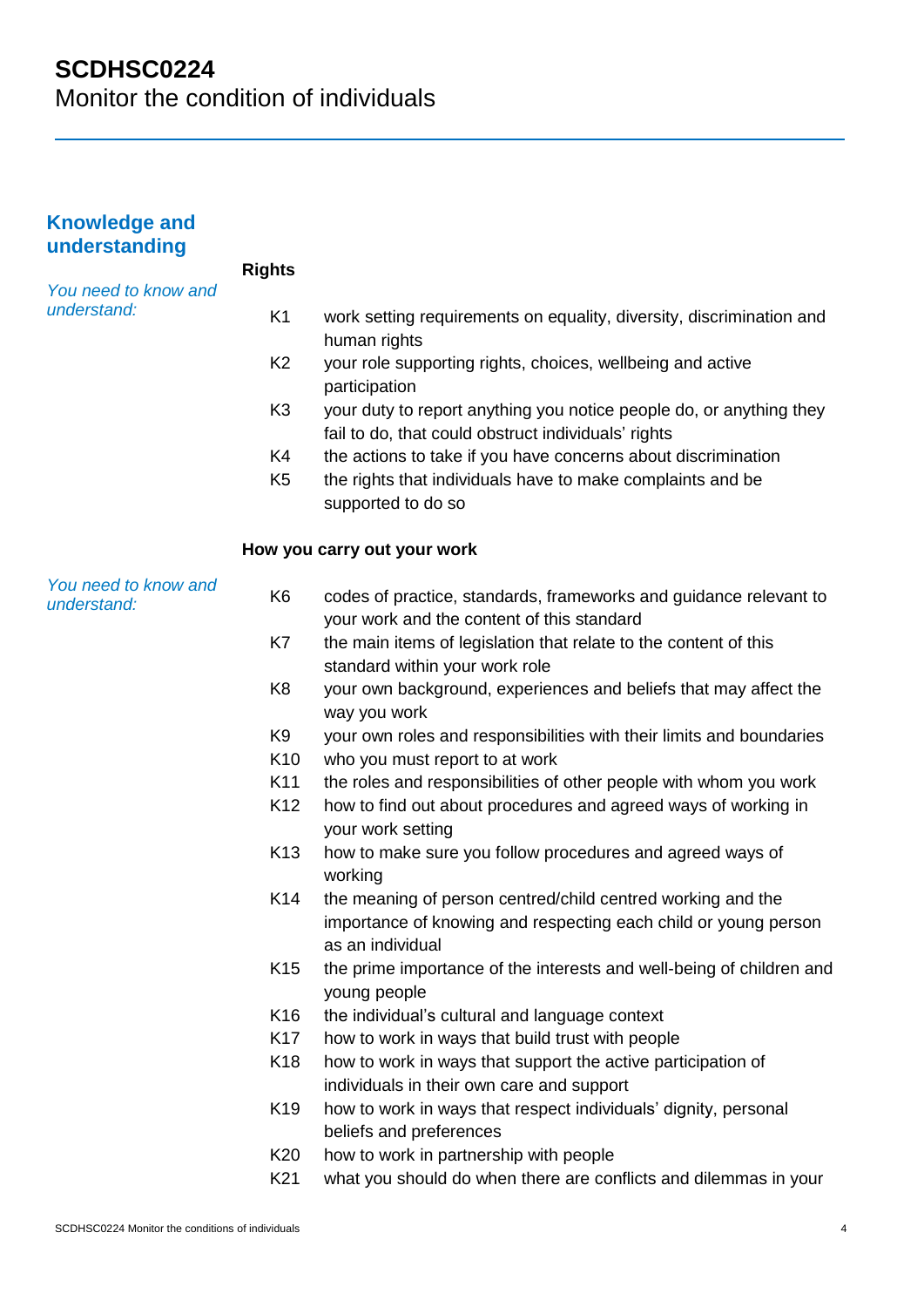|                                     | K <sub>22</sub>                       | work<br>how and when you should seek support in situations beyond your<br>experience and expertise                                                   |  |
|-------------------------------------|---------------------------------------|------------------------------------------------------------------------------------------------------------------------------------------------------|--|
| You need to know and                | Theory for practice                   |                                                                                                                                                      |  |
| understand:                         | K23                                   | the factors that may affect the health, wellbeing and<br>development of individuals you care for or support                                          |  |
|                                     | K24                                   | how these affect individuals and how they may affect different<br>individuals differently                                                            |  |
|                                     | K <sub>25</sub>                       | the main stages of human development                                                                                                                 |  |
|                                     | <b>Communication</b>                  |                                                                                                                                                      |  |
| You need to know and<br>understand: | K <sub>26</sub>                       | factors that can have a positive or negative effect on the way people<br>communicate                                                                 |  |
|                                     | K27                                   | different methods of communicating                                                                                                                   |  |
|                                     | Personal and professional development |                                                                                                                                                      |  |
| You need to know and<br>understand: | K <sub>28</sub><br>K <sub>29</sub>    | why it is important to reflect on how you do your work<br>how to use your reflections to improve the way you work                                    |  |
|                                     | <b>Health and Safety</b>              |                                                                                                                                                      |  |
| You need to know and<br>understand: | K30                                   | your work setting policies and practices for health, safety and<br>security                                                                          |  |
|                                     | K31                                   | practices that help to prevent and control infection in the context of<br>this standard                                                              |  |
|                                     | Safe-guarding                         |                                                                                                                                                      |  |
| You need to know and<br>understand: | K32                                   | the duty that everyone has to raise concerns about possible harm or<br>abuse, poor or discriminatory practices                                       |  |
|                                     | K33<br>K34                            | signs and symptoms of harm or abuse<br>how and when to report any concerns about abuse, poor or                                                      |  |
|                                     | K35                                   | discriminatory practice, resources or operational difficulties<br>what to do if you have reported concerns but no action is taken to<br>address them |  |
|                                     | <b>Handling information</b>           |                                                                                                                                                      |  |
| You need to know and<br>understand: | K36                                   | legal requirements, policies and procedures for the security and                                                                                     |  |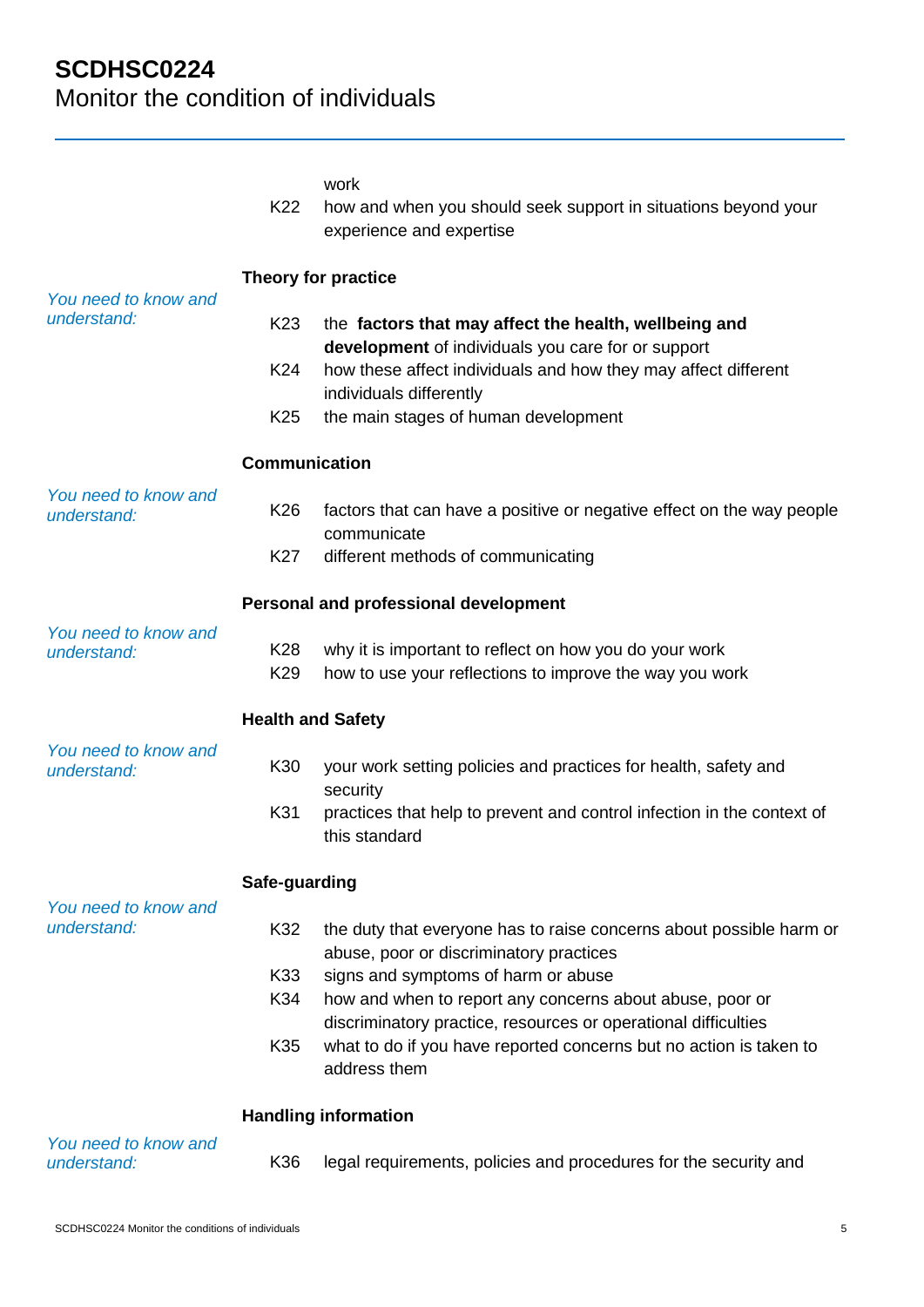confidentiality of information

- K37 work setting requirements for recording information and producing reports including the use of electronic communication
- K38 what confidentiality means
- K39 how to maintain confidentiality in your work
- K40 when and how to pass on information

#### **Specific to this NOS**

*You need to know and understand:*

- K41 the reasons for observing, monitoring and recording the conditions of individuals and the possible consequences for the individual, yourself and others if you do not carry out these activities according to instructions
- K42 different methods of observing and monitoring individuals and recording the results
- K43 why individuals with particular conditions need to be observed and their observations recorded at specific time and in particular ways
- K44 actions to take and who to contact if there are key changes in the conditions of individuals
- K45 the type of changes in individuals that would give rise for concern
- K46 how to respond to the preferences of individuals if they are in conflict with the activities for which you are responsible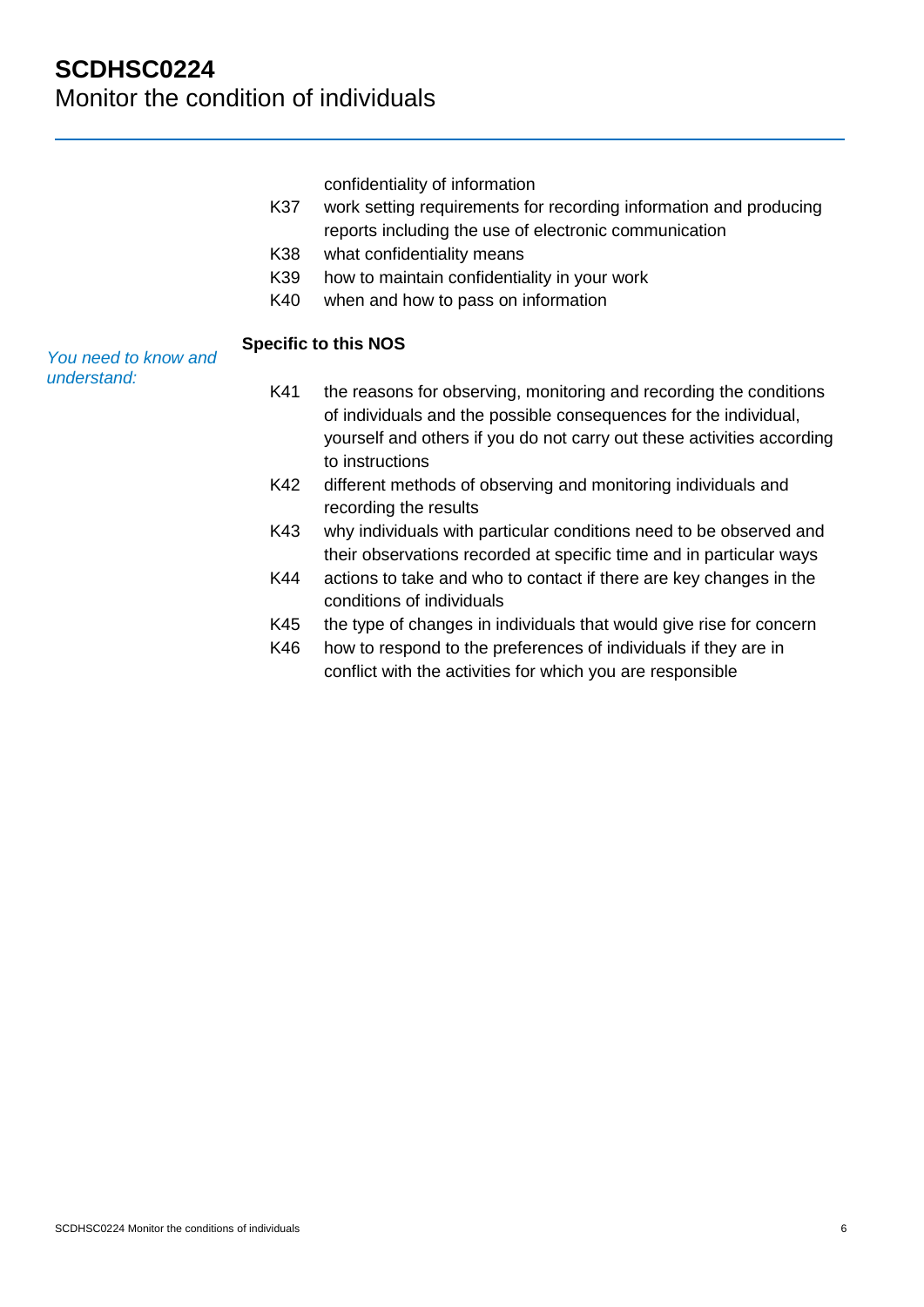### **Additional Information**

### **Scope/range related to performance criteria**

The details in this field are explanatory statements of scope and/or examples of possible contexts in which the NOS may apply; they are not to be regarded as range statements required for achievement of the NOS.

Note: Where an individual finds it difficult or impossible to express their own preferences and make decisions about their life, achievement of this standard may require the involvement of advocates or others who are able to represent the views and best interests of the individual.

Where there are language differences within the work setting, achievement of this standard may require the involvement of interpreters or translation services.

**A care or support plan** is a formal plan that must be developed and agreed with the individual and/or those who are able to represent the individual's best interests. It addresses the holistic needs of the individual and contains information on all aspects of that person's care requirements. The care or support plan must underpin the individual's care and support within any health or social care setting.

The **individual** is the person you support or care for in your work **Observation procedures** will include the timing and type of observations to be carried out

To **report** may include making verbal reports or completing written records and must follow work setting requirements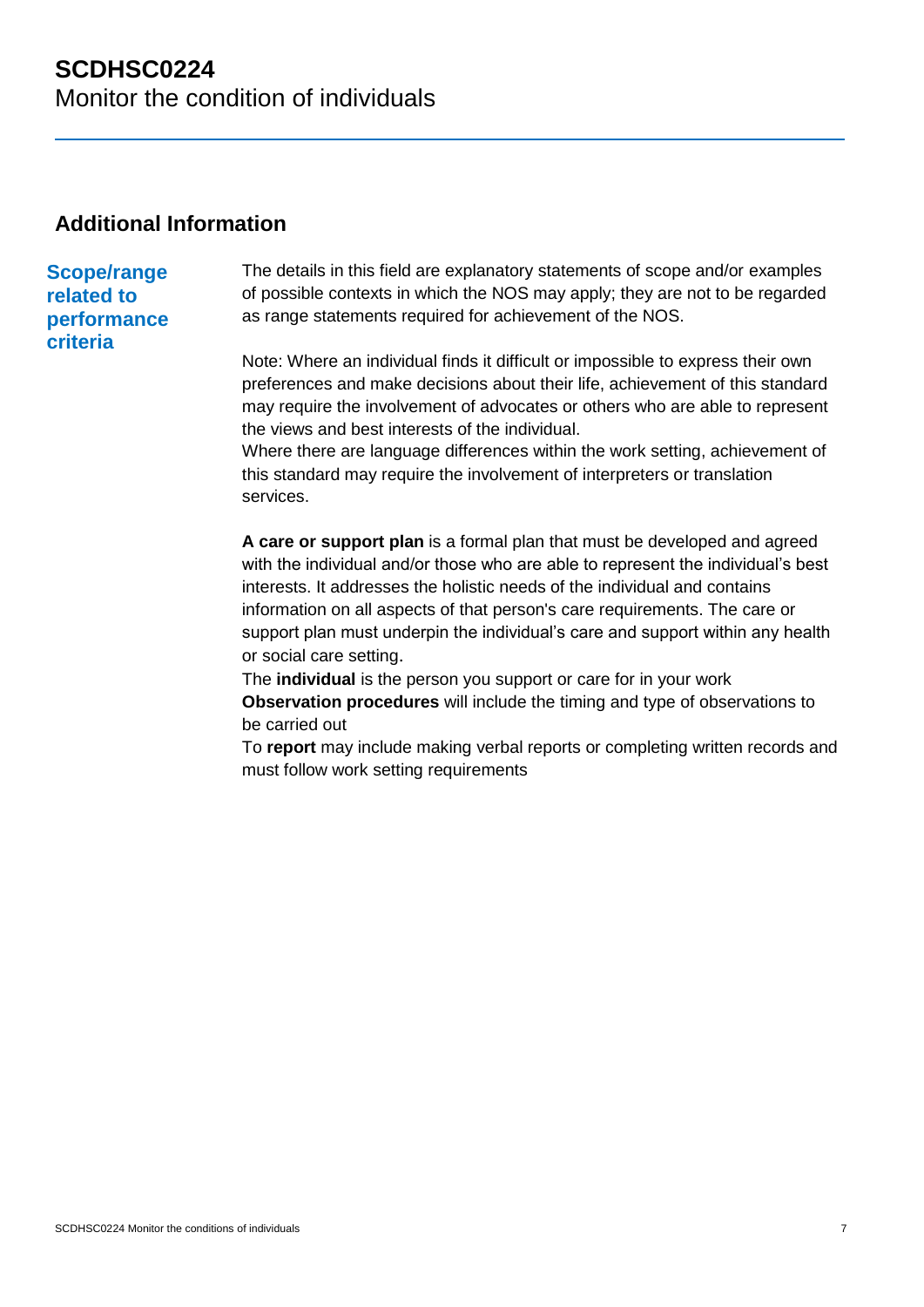### **Scope/range related to knowledge and understanding**

The details in this field are explanatory statements of scope and/or examples of possible contexts in which the NOS may apply; they are not to be regarded as range statements required for achievement of the NOS.

#### **All knowledge statements must be applied in the context of this standard.**

**Factors that may affect the health, wellbeing and development of individuals** may include adverse circumstances or trauma before or during birth; autistic spectrum conditions; dementia; family circumstances; frailty; harm or abuse; injury; learning disability; medical conditions (chronic or acute); mental health; physical disability; physical ill health; poverty; profound or complex needs; sensory needs; social deprivation; substance misuse

- **Values** Adherence to codes of practice or conduct where applicable to your role and the principles and values that underpin your work setting, including the rights of children, young people and adults. These include the rights:
	- To be treated as an individual
	- To be treated equally and not be discriminated against
	- To be respected
	- To have privacy
	- To be treated in a dignified way
	- To be protected from danger and harm
	- To be supported and cared for in a way that meets their needs, takes account of their choices and also protects them
	- To communicate using their preferred methods of communication and language
	- To access information about themselves